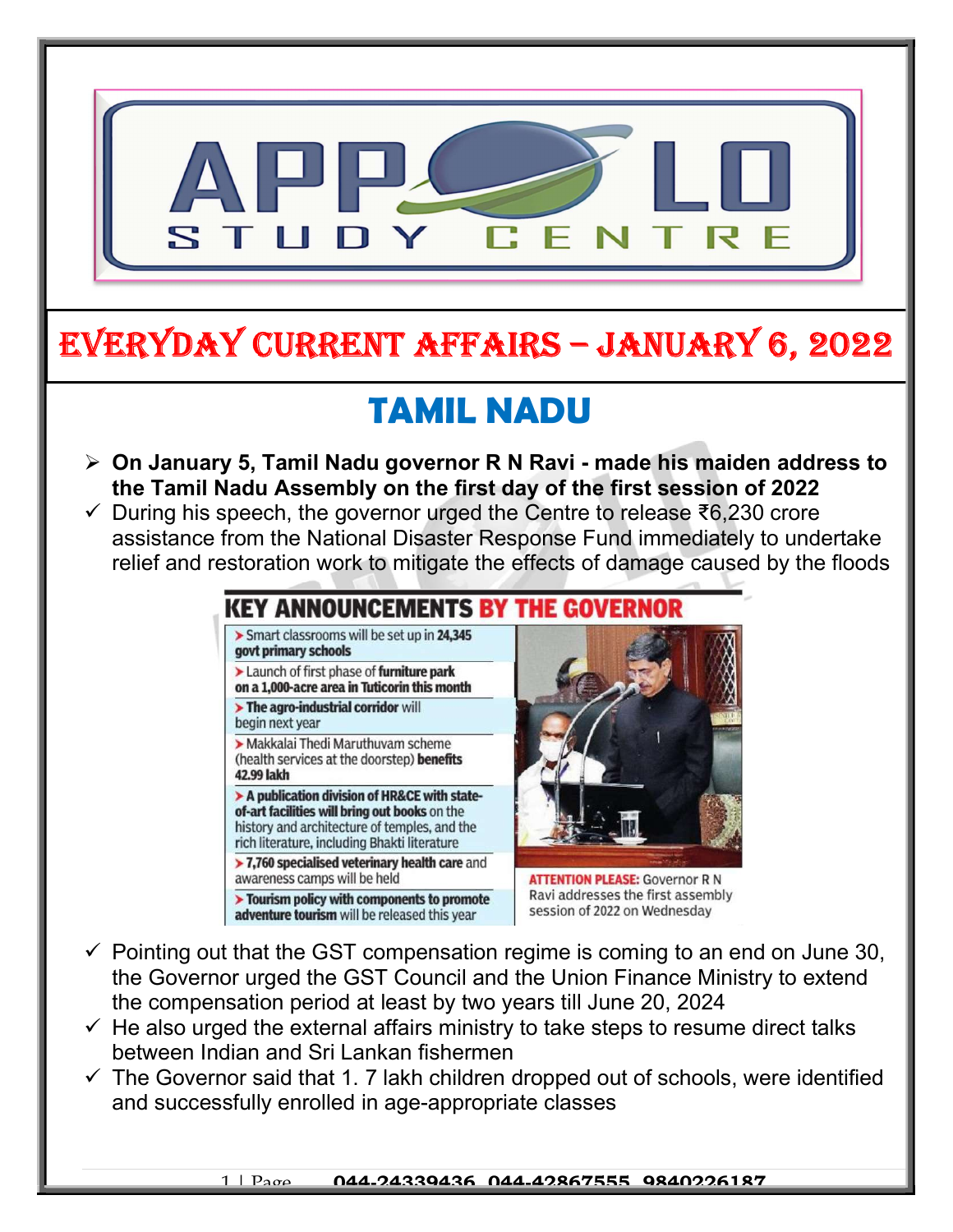$\checkmark$  This is attributed to a massive grassroot level exercise was undertaken by the state government using a GPS-enabled mobile app and with 80,000 surveyors drawn from various departments.

#### Highlights of the 45-minute Governor's address

- The governor asserted that entrance exams like National Eligibility cum Entrance Test (NEET) create an unequal platform against rural students and it is unnecessary
	- $\checkmark$  The Undergraduate Medical Degree Courses Bill, 2021 was passed by the DMK-led state government in the state assembly with the support of all parties except the BJP in September 2021
	- $\checkmark$  The bill seeks to restore Tamil Nadu's process of medical admissions by considering only class XII marks
	- $\checkmark$  The AIADMK in 2017 passed a similar bill seeking exemption from NEET but it was rejected by the president
- $\checkmark$  The government to prepare a detailed action plan towards one trillion-dollar economy to realize the vision by 2030
- $\checkmark$  A natural resources management plan is to be prepared to carry out mining in an ecologically sustainable manner and mobilize revenue for the government.
- $\checkmark$  The government to formulate a strategy to revitalize the tourism-based economy in Tamil Nadu highlighting the glorious history, cultural heritage, and natural beauty of the state
- $\checkmark$  A new tourism policy including components to promote adventure tourism would be released this year
- $\checkmark$  Through the 'Engum Tamizh Edhilum Tamizh' scheme, the usage of the Tamil language would be popularised in all government institutions, private schools, shops, and commercial establishments
	- $\checkmark$  In this regard, necessary guidelines would be framed under the Tamil Nadu Official Language Act, 1956 to implement this scheme
- $\checkmark$  To encourage students to study in Tamil medium, 100 textbooks in various subjects in professional courses would be translated into Tamil.
- $\checkmark$  Implementation of the 'Data Purity' project to analyze data across various departments and to ensure that the benefits of government schemes reach the deserving
- $\checkmark$  Implementation of the e-office system to enable speedy disposal and efficient management of files while improving transparency and accountability.
- $\checkmark$  A drive to be launched to preserve the rare palm-leaf manuscripts available in temples and mutts.
- $\checkmark$  Major temples will be encouraged to have bookstalls wherein books about the history of temples, heritage, culture, and the Tamil language will be displayed
- $\checkmark$  The Governor also announced that a publication division of the Hindu Religious and Charitable Endowments Department (HR and CE) would be established with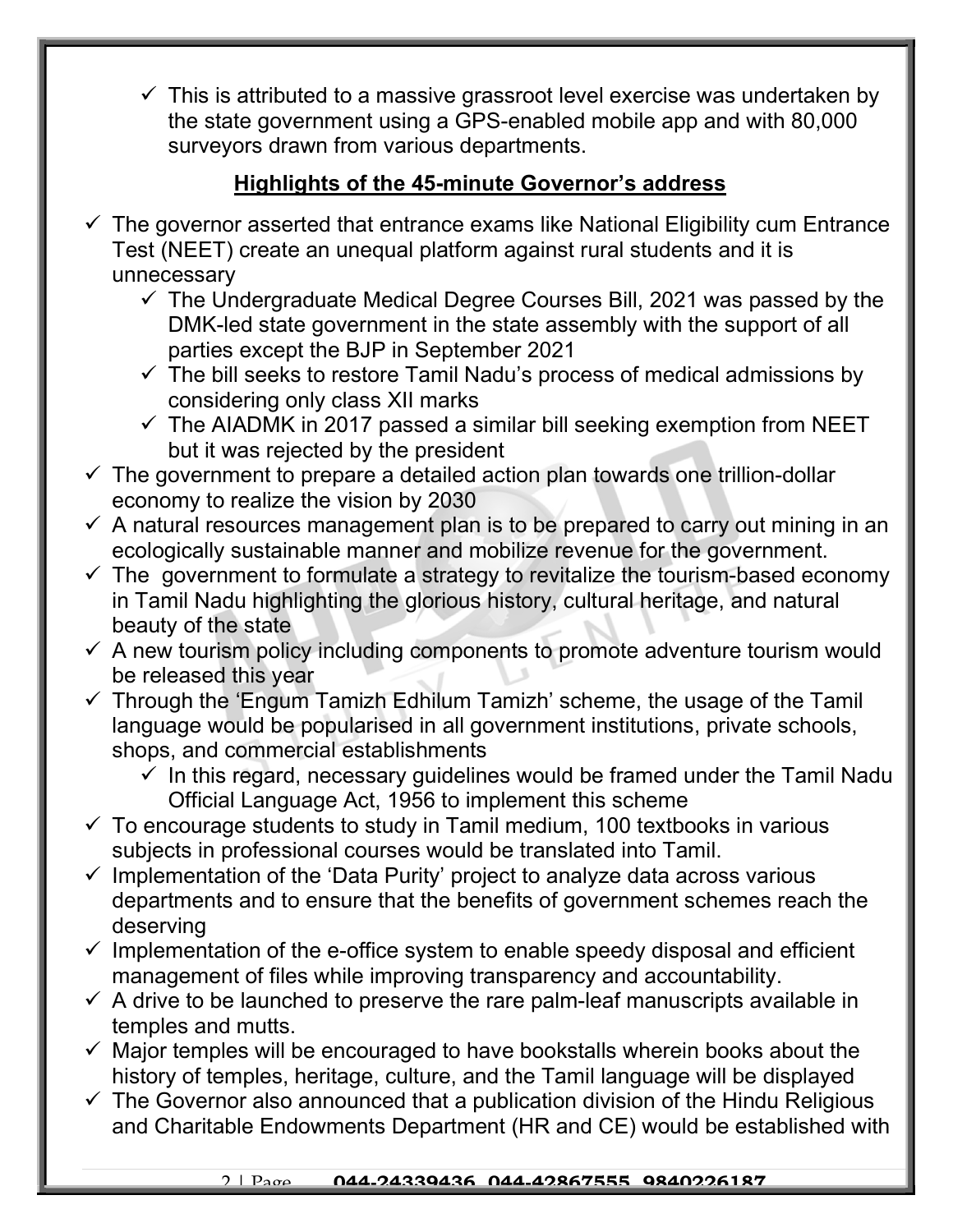state-of-art facilities to bring out books on the history and architecture of temples, and the rich Tamil literature including Bhakti literature.

- $\checkmark$  The governor asserted the state's stand on sharing of river water with neighbouring states by opposing Karnataka's Mekedatu reservoir project on the Cauvery river
- $\checkmark$  He further declared the government's intention to take necessary steps to restore the full reservoir level (FRL) of 152 ft in Mullaperiyar Dam located in Kerala.
- $\checkmark$  The Government is to establish a 150-acre medical devices park at Oragadam to promote the sector
- $\checkmark$  TN SIDCO has taken up the project of developing five industrial parks at a cost of Rs 241 crore
- $\checkmark$  Government to set up smart classrooms in all 24,345 government primary schools in the state
- $\checkmark$  Following the governor's speech, the Assembly Speaker M Appavu informed that the first session of the assembly this year will go on until January 7
- $\checkmark$  R N Ravi took over as governor of the state on September 18 after the then Governor Banwarilal Purohit was transferred to Punjab.
- $\geq$  On January 5, the Tamil Nadu government announced that it will impose a complete lockdown every Sunday to curb the rising number of Covid-19 cases
- $\checkmark$  Moreover, a night curfew has been imposed from January 6 between 10 pm and 5 am
- $\checkmark$  All commercial complexes, establishments, shops, hotels will not be allowed to function during the night curfew time
- $\checkmark$  The Sunday lockdown will begin from January 9 and all non-essential activities will be completely banned



 $\checkmark$  All restaurants, eateries and commercial establishments must remain closed during night curfew and on Sundays.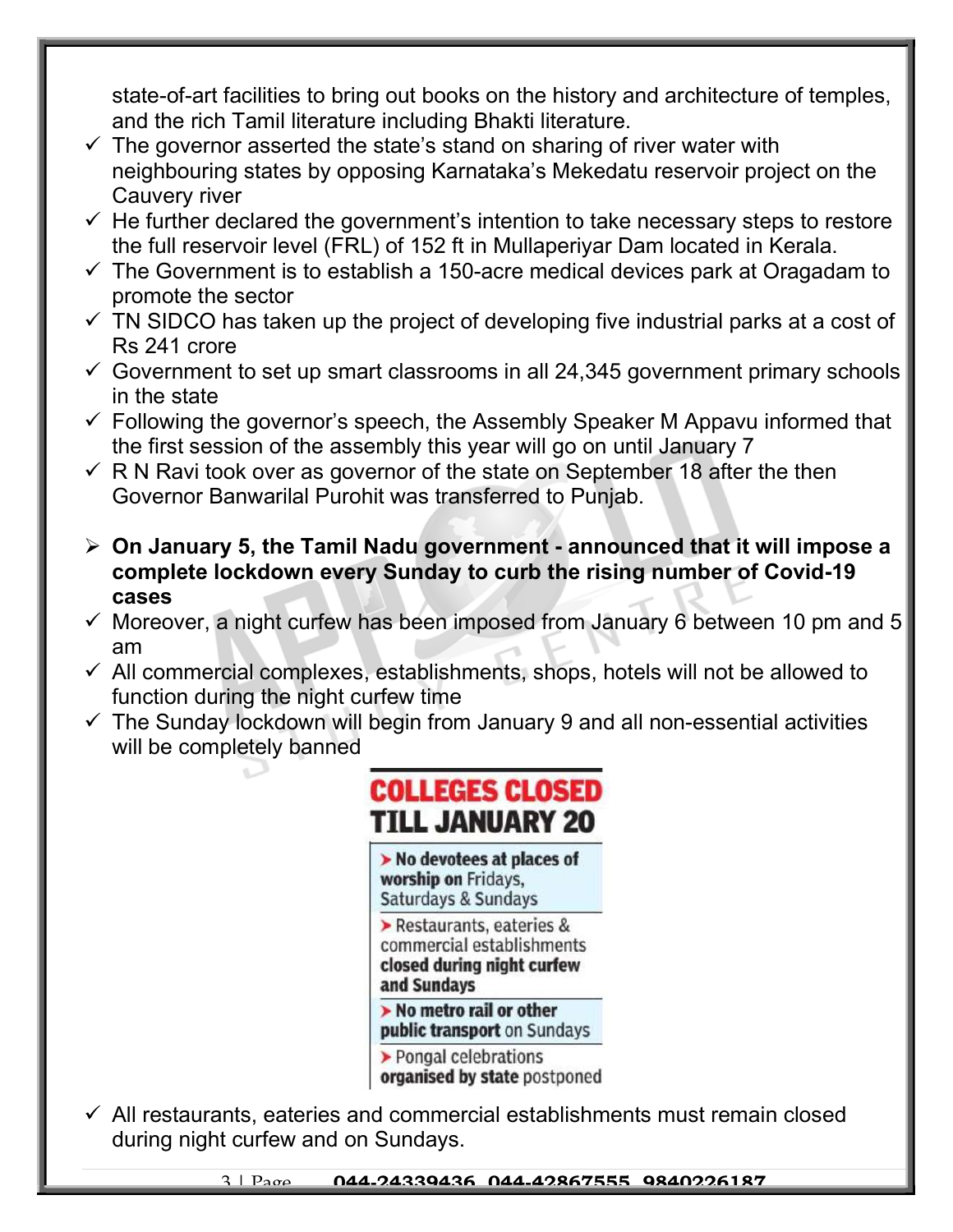- $\checkmark$  The decision was taken after a high-level meeting chaired by chief minister MK Stalin with state health minister Ma Subramanian and other senior health officials.
- $\checkmark$  Devotees will not be permitted in places of worship on Fridays, Saturdays and Sundays
- $\checkmark$  Offline classes would not be allowed for Classes I-IX and all colleges will remain closed till January 20, except medical and paramedical colleges
- $\checkmark$  Training and coaching centres, crèches and nurseries are not allowed to function.
- $\checkmark$  Staff of IT companies has been advised to work from home.
- $\checkmark$  There will be no metro rail services or other public transport on Sundays.
- $\checkmark$  On weekdays, inter-state public and private transport is allowed with standard protocols.
- $\checkmark$  All Pongal celebrations and functions organised by the state will be postponed, along with exhibitions and book fairs.
- $\checkmark$  The beaches will be open only for walkers.
- $\checkmark$  Exemption has been granted to trucks carrying essential goods, petrol, diesel and LPG vehicles.
- $\checkmark$  ATMs, Medical services, ambulances, newspapers, medical shops and hospitals are allowed to function.
- $\checkmark$  Entertainment/amusement parks will be closed.
- $\checkmark$  Clubs, gyms, theatres, multiplexes, beauty parlours, salons can have only 50% occupancy.
- $\checkmark$  Sporting events will be permitted on open grounds with adequate precautions, while in closed stadiums only 50% occupancy is allowed.
- $\checkmark$  Staff of all government and local administrations, employees of service centres such as shops, private organisations, banks, commercial establishments and theatres, drivers and conductors must be double vaccinated.
- $\triangleright$  On January 5, the Akshaya Patra Foundation has set up its 60th kitchen in the country and the first in the Union territory of Puducherry to implement the government's flagship midday meal scheme.
- $\checkmark$  Lieutenant governor Tamilisai Soundararajan and chief minister N Rangasamy formally inaugurated the facility.
- $\checkmark$  Supported by The New India Assurance and General Insurance Corporation of India, the centralised kitchen will serve midday meals to 50,800 children in 291schools.

## NATIONAL

- $\triangleright$  On December 5, the government clarified that the 'precaution dose' (booster) for Covid will be the same vaccine as the first and second dose
- $\checkmark$  The jab is to be administered from January 10 to health and frontline workers, and those above 60 with comorbidities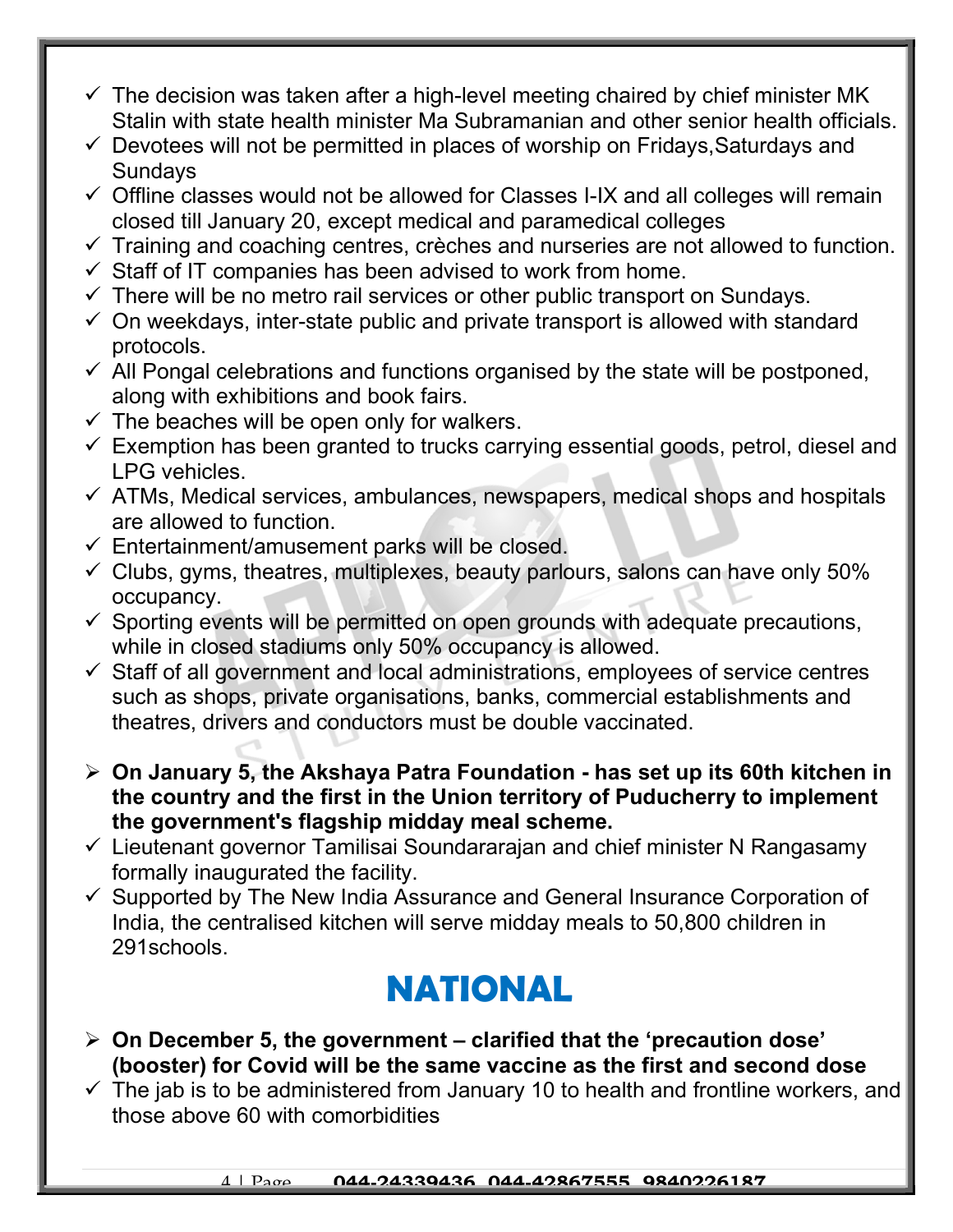- $\checkmark$  As per the government's projections, nearly 3 crore health and frontline workers are expected to be eligible for the booster or "precaution dose" of Covid vaccine
- $\checkmark$  The vaccine will be administered with a gap of nine months after the second dose.
- $\checkmark$  Besides, 2.8 crore people in the 60-plus age group with comorbidities are projected to be eligible across the country.
- $\checkmark$  UP, Maharashtra, WB and Tamil Nadu have the highest population in this category.
- On January 5, PM Narendra Modi's convey was stuck on a flyover for 20 minutes after the road was blocked by protesting farmers in Punjab's Ferozepur

10.25-11.05am: PM lands at Bhisiana airbase in Bathinda. **Bad weather forces** him to abandon copter ride. Instead, he takes road route to Hussainiwala village on Pak border to pay respect at National Martyrs' Memorial

1.05pm: Convoy gets stuck for 15-20 mins on a flyover on Moga-Ferozepur highway due to farmers protesting against his visit. Convoy returns to Bhisiana, At 3.20pm, Modi takes off for Delhi from airbase



in Ferozepur

- $\checkmark$  The PM's cavalcade got stuck on a flyover on the Moga-Ferozepur highway, nearly 20 km before Ferozepur.
- $\checkmark$  After the incident, the PM returned from poll-bound Punjab without attending any event, including a rally in Ferozepur
- $\checkmark$  This is the single biggest lapse in security of any Indian Prime Minister in recent years
- $\checkmark$  The Prime Minister was on his way to Ferozepur from Bathinda in Punjab to address a poll rally and lay the foundation stone of Delhi-Amritsar-Katra expressway among other developmental projects
- $\checkmark$  Prime Minister's route was changed at the last minute as he couldn't take the helicopter to Ferozpur due to poor weather
- $\checkmark$  This area, just 30 km from the India-Pakistan border, has always been on high alert due to detection of drones and tiffin bombs in the past.
- $\checkmark$  The Home Ministry has sought a detailed report from the Punjab government on the matter.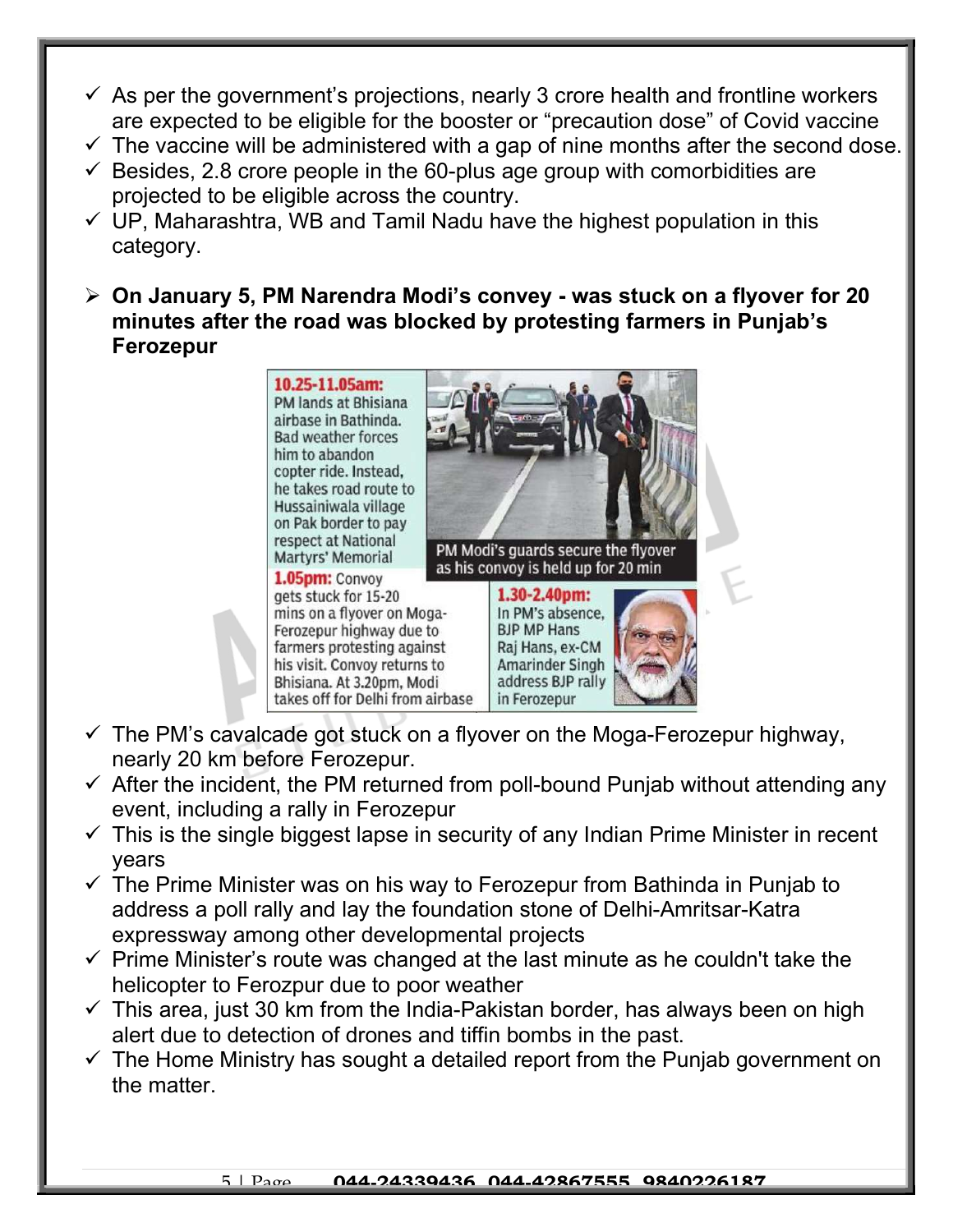- $\triangleright$  India recorded the first death linked to the Omicron variant of the coronavirus in Rajasthan
- $\checkmark$  A 74-year-old man who died in Udaipur, Rajasthan was declared as the country's first death with the Omicron variant
- $\checkmark$  An elderly person, who had diabetes, hypertension and comorbid conditions, had already died by the time the Omicron positive results came
- $\checkmark$  The genome sequencing results came in on December 25 and he was found to carry the Omicron variant.
- $\checkmark$  He died six days later on December 31 after tested negative for the infection twice
- $\checkmark$  The man was doubly vaccinated and had no significant contact and travel history.
- $\triangleright$  Prime Minister Narendra Modi chose Puducherry to hold the 25th National Youth Festival.
- $\checkmark$  Union minister of information & broadcasting and youth affairs & sports Anurag Thakur unveiled the logo and mascot of the youth festival on January 5



- $\checkmark$  The Prime Minister is expected to inaugurate the festival and address the youth.
- $\checkmark$  The festival will be held under the theme, 'Shaksham Yuva Shashakth Yuva' meaning 'Capable Youth, Strong Youth' from January 12 to 16, 2022.
- $\checkmark$  Lieutenant governor Tamilisai Soundararajan, chief minister N Rangasamy, speaker of the Puducherry legislative assembly R Selvam and home minister A Namasivayam were among those who attended the event.
- $\checkmark$  National Youth Festival is organized by the Government of India every year in collaboration with one of the States from January 12th to 16th to commemorate the birth anniversary of Swami Vivekananda on 12th January
- $\checkmark$  The basic objective of the NYF is to bring the youth of the country together in an attempt to showcase their talents in various activities to cover almost all sociocultural aspects of life, providing an opportunity to amateur young artists to